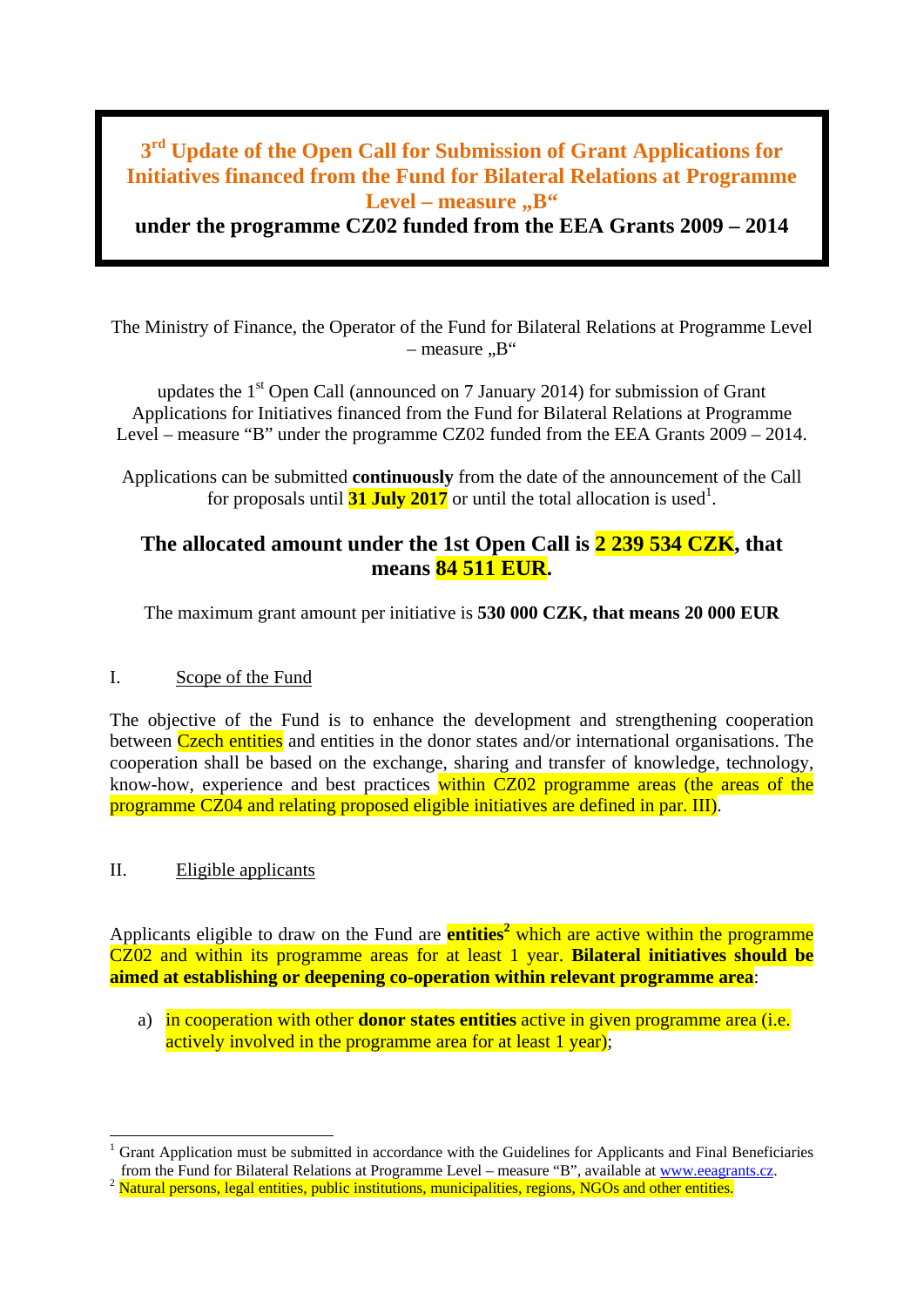b) in cooperation with other **donor states entitie**s active in given programme area (i.e. actively involved in the programme area for at least 1 year) **and international organization**.

# III. CZ02 programme areas

| <b>Programme CZ02</b>                                                                                                                                                 | Bilateral initiatives can be realized in following areas/activities                                                                                                                                                                                                                                                                                                                                                                                                                                                                                                                                                                                                                                                                                                                                                                                                                                                                                                                                                                                              |
|-----------------------------------------------------------------------------------------------------------------------------------------------------------------------|------------------------------------------------------------------------------------------------------------------------------------------------------------------------------------------------------------------------------------------------------------------------------------------------------------------------------------------------------------------------------------------------------------------------------------------------------------------------------------------------------------------------------------------------------------------------------------------------------------------------------------------------------------------------------------------------------------------------------------------------------------------------------------------------------------------------------------------------------------------------------------------------------------------------------------------------------------------------------------------------------------------------------------------------------------------|
| <b>Programme Area:</b><br><b>Biodiversity and ecosystem</b><br>services<br>aim: halt loss of biodiversity                                                             | Measures to strengthen knowledge of conservation and<br>sustainable use of biodiversity (monitoring and<br>assessment)<br>Measures to increase national capacity for the<br>management and monitoring of Natura 2000 sites<br>Development of site management plans<br>Development, designation and implementation of<br>$\bullet$<br>corridors and buffer zones (green infrastructure)<br>Public awareness-raising and education activities related<br>$\bullet$<br>to biodiversity with a special emphasis on collaboration<br>with local communities and NGOs<br>Risk analysis, surveys and improved monitoring and<br>mapping of invasive alien species                                                                                                                                                                                                                                                                                                                                                                                                       |
| <b>Programme Area:</b><br><b>Environmental Monitoring</b><br>and Integrated Planning<br><b>Control</b><br>aim: improving compliance<br>with environmental legislation | Development of tools for control and risk-based<br>inspections within national and regional environmental<br>authorities<br>Education and training schemes for employees at<br>environmental agencies and inspectorates<br>Measures to increase national administrative capacity for<br>the implementation of climate and energy legislation<br>related to the EU Emission Trading Scheme (EU ETS),<br>effort sharing (emissions from sectors not included in the<br>EU ETS), renewable energy, etc.<br>Measures to strengthen national administrative capacity<br>for the implementation of the INSPIRE Directive, to act<br>as national nodes and to secure management and data<br>sharing across borders<br>Production of spatial information in compliance with the<br>$\bullet$<br>INSPIRE Directive and the authorities' participation in<br>related Community and cross-border activities<br>Measures to promote open access to environmental<br>information for the public and environmental NGOs<br>Support existing monitoring programmes<br>$\bullet$ |
| <b>Programme Area:</b><br><b>Adaptation to Climate</b><br><b>Change</b><br>aim: reduce of vulnerability<br>impacts of ecosystems to<br>climate change                 | Information gathering and exchange by relevant<br>$\bullet$<br>authorities or stakeholders concerned with climate change<br>adaptation<br>Measures for spatial planning<br>Measures to include climate gradients (latitudinal and<br>$\bullet$<br>altitudinal) in new protection areas offering alternative<br>and possibly more suitable habitats with changing<br>climatic conditions                                                                                                                                                                                                                                                                                                                                                                                                                                                                                                                                                                                                                                                                          |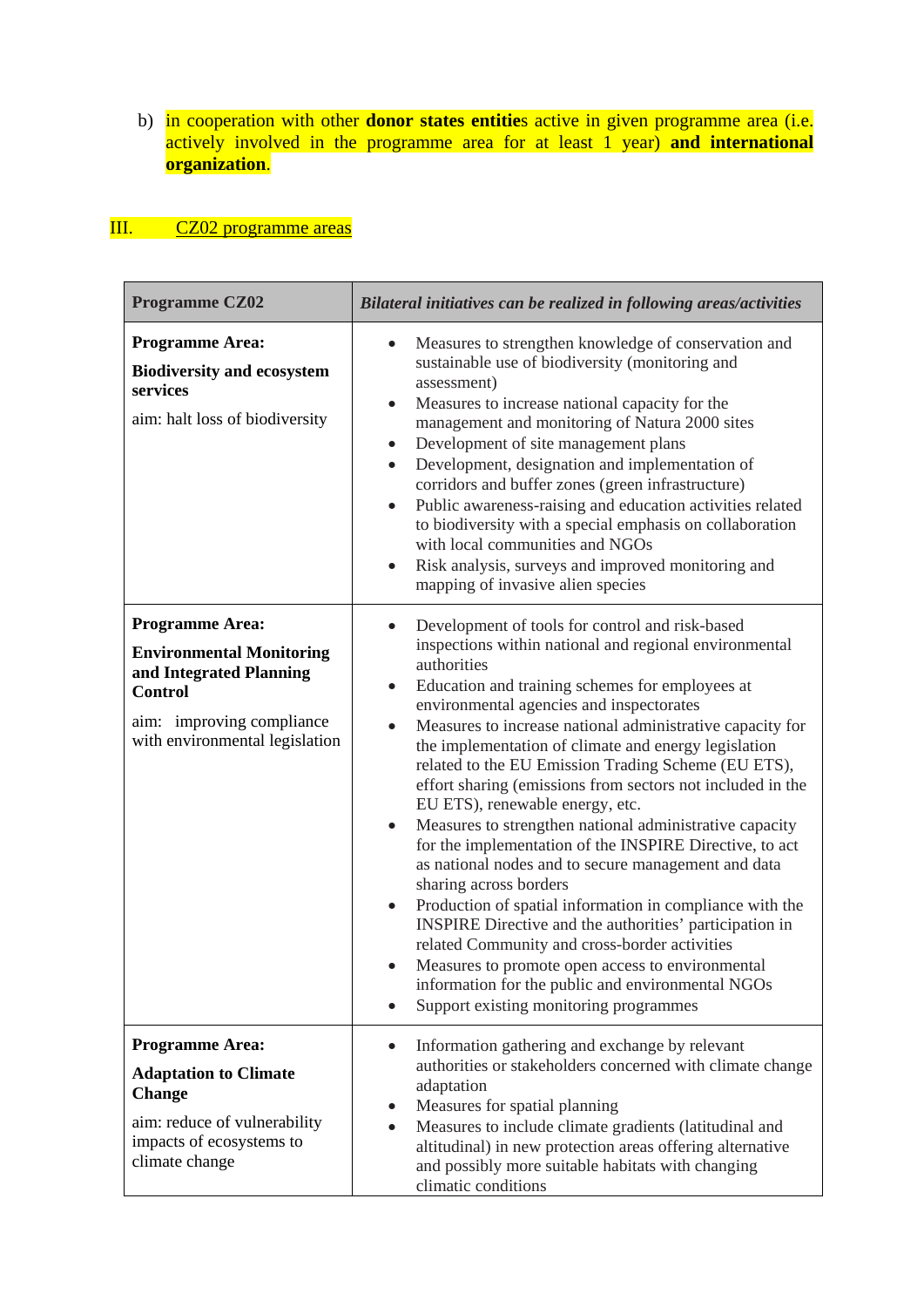| Measures to establish corridors and networks between<br>$\bullet$<br>fragmented habitats |
|------------------------------------------------------------------------------------------|
| Measures to establish natural bank vegetation as a                                       |
| measure against erosion                                                                  |
| Remedial actions against drainage from agriculture                                       |
| Development of ecosystem-based management plans that                                     |
| include climate change effects for marine and inland                                     |
| waters                                                                                   |
| • Activities related to flood protection, water and                                      |
| biodiversity                                                                             |
| Conservation                                                                             |
| • Measures to protect forest resources against natural                                   |
| hazards (e.g. forest fires)                                                              |
| Contingency systems for extreme weather and climate                                      |
| events                                                                                   |

### IV. Eligible initiatives

The Fund is designed to finance targeted **short-term supplementary initiatives**.

Following initiatives, realized in cooperation with bilateral partner of the initiative which are beneficial for the programme or the programme areas defined in par. III., will be supported:

- study trips, study/exchange/working/research stays, work visits and bilateral working meetings aiming at sharing experience and know-how, transferring best practices;
- bilateral/multilateral meetings, workshops, seminars;
- conferences aimed at bi-/multilateral meetings, presentations and building on contacts and working relations;
- the production of studies, analyses and documentation, data collection, their sharing and exchange to strengthen the cooperation between the Final Beneficiaries and entities in Donor States and international organisations;
- information and promotional initiatives to strengthen bilateral partnerships;
- other bilateral type actions.

### **Supported initiatives must be realized till 15 September 2017 at the latest.**

#### V. Eligible expenditures and their reimbursement

According to Article 7.7 of the Regulation on the implementation of the European Economic area (EEA) Financial Mechanism 2009-2014, adopted by the EEA Financial Mechanism Committee, the following categories of expenditure are eligible for funds:

- fees and travel costs for participation in conferences, seminars, study/exchange stays, courses, work meetings and workshops;
- travel costs for study trips abroad;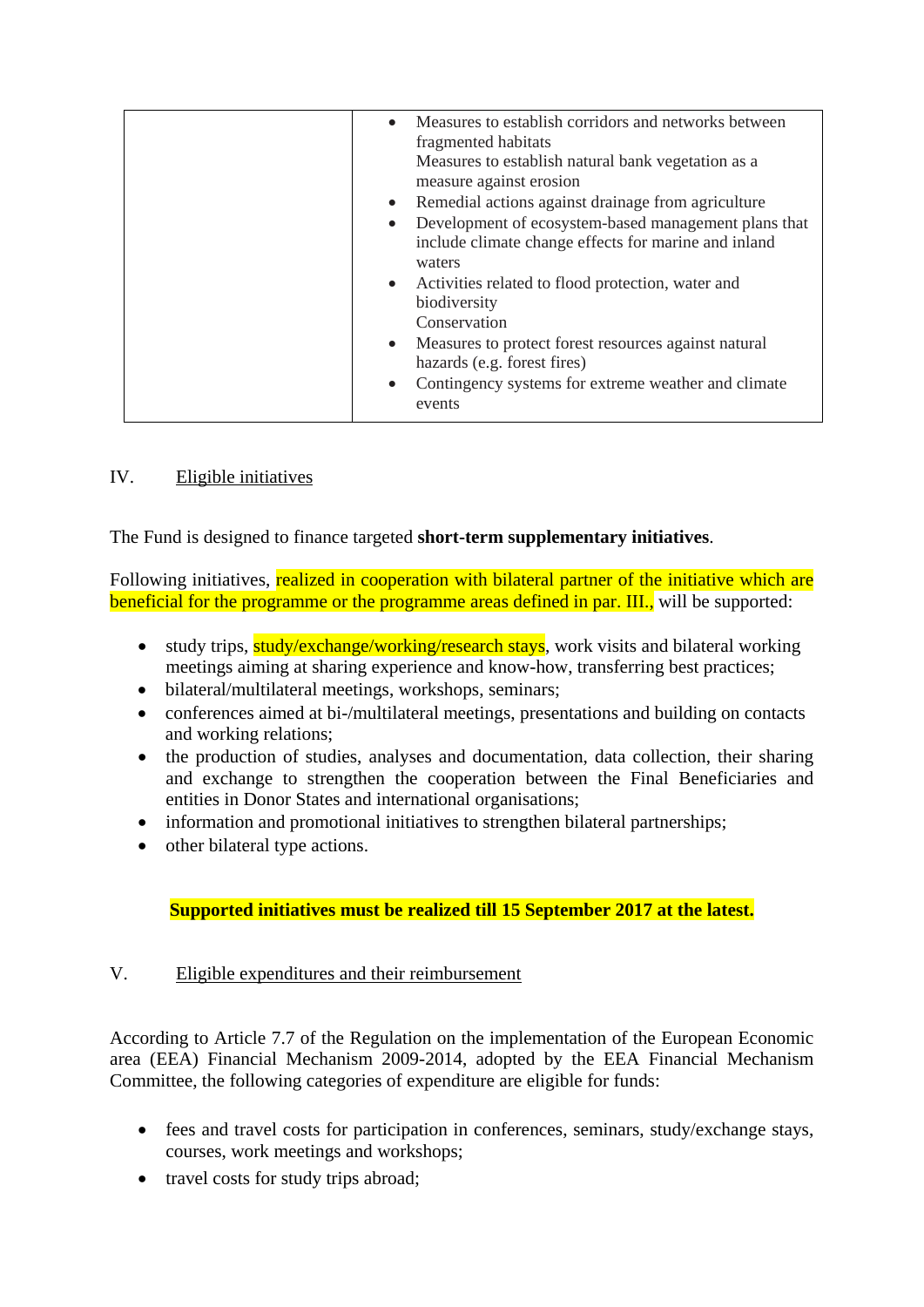- travel costs, per diems and salary costs for visits by experts;
- taxi costs taxi may be used only in exceptional and justified cases, if transportation cannot be assured by other means of transport;
- expert fees;
- costs related to studies, including feasibility studies, and preparation of financial, economic and technical analyses;
- costs of conferences, seminars, working meetings and workshops, interpreting and translations of working materials;
- costs for promotional and information activities aimed at strengthening bilateral relations;
- external consultancy fees:
- travel insurance, ticket cancellation insurance:
- other costs related to the bilateral initiative (justified within the application).

Dates of the eligibility of expenditures to be covered by the Fund are given in the Grant Award Approval Letter and subsequently in the Grant Award legal act. The final date for the eligibility of expenditures is 1 month after the completion of all activities within the approved initiative financed from the Fund, till **15 October, 2017** at the latest.

The applicant may ask for an advance payment up to maximum 60% of the grant under the condition that the planned grant amount will be equal to CZK 530.000 (EUR 20.000). The advance payment will be disbursed in 10 working days after the receipt of the request for advance payment.

The mechanism of eligible expenditures reimbursement (in CZK) is based on **ex-post** payments of incurred costs after the Final Report on the initiative implementation has been approved by the Fund Operator.

### VI. Submission of the grant application

Grant applications will be submitted on a continuous basis, starting from the date of the call launch.

Evaluation of formal requirements and eligibility will be followed by the evaluation of the application relevance to initiatives and objectives implemented within the approved project, the scope of strengthening bilateral relations and the compliance with the Bilateral Fund objectives. Applications will be evaluated in the order according to the application submission date in the IS CEDR.

The application shall be submitted in the Czech language in given format and the requested grant amount shall be given in CZK.

The form of Grant Application for Initiatives financed from the Fund for Bilateral Relations at Programme Level is included in the Guidelines for Applicants and Final Beneficiaries from the Fund for Bilateral Relations at Programme Level – Measure "B".

Submitting an application does not constitute a legal grant award claim.